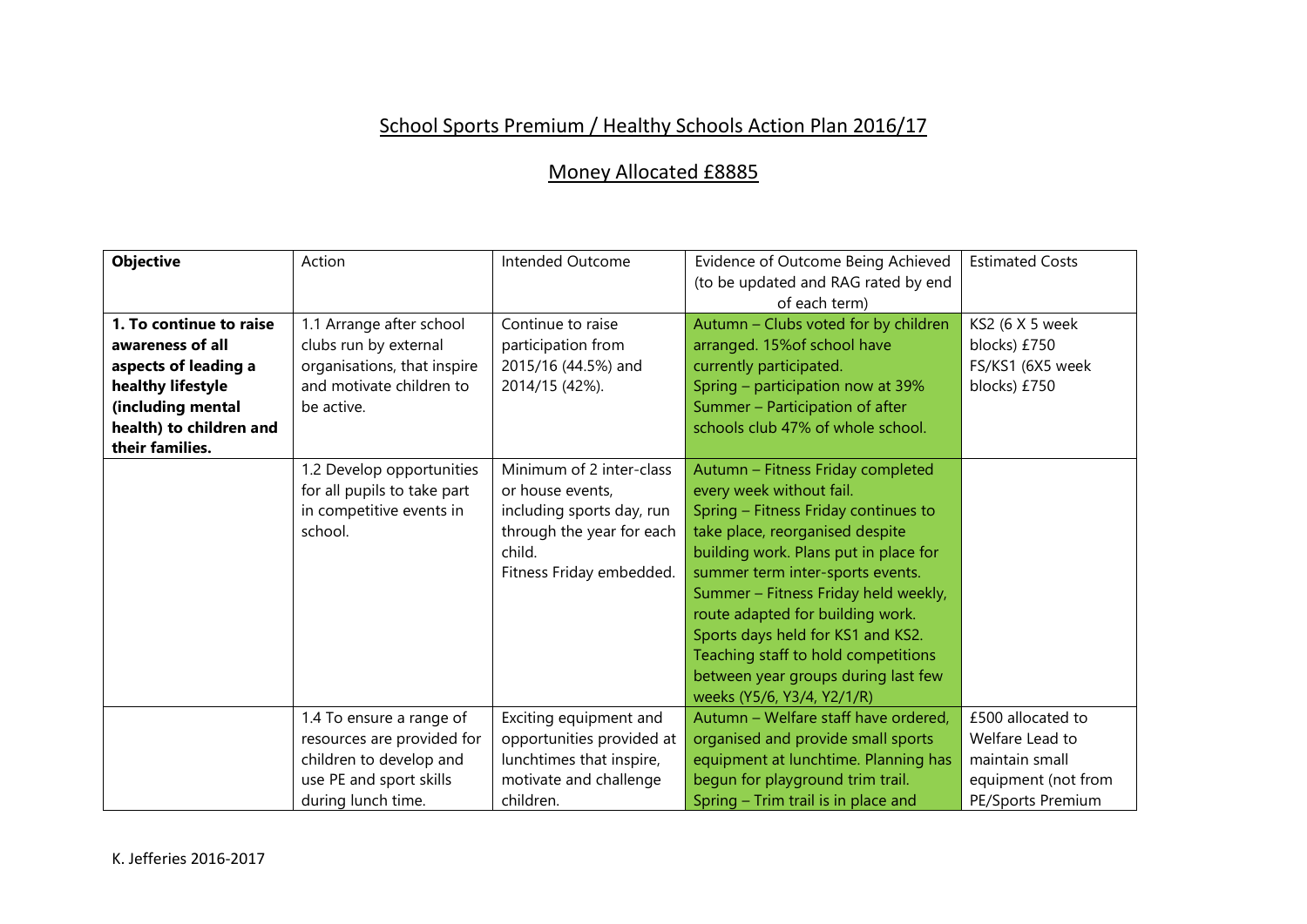|                                                                                                                                                        |                                                                                                                                                                                             | regularly used. Developments<br>contributing to healthy schools<br>award.                                                                                                                                                                                                                                                                                                                                                                                                                                                                                                                                                                                                                                                                                              | Fund)<br>£12,000 for trim trail<br>(£2000 from friends<br>pledged + money<br>carried over from<br>2015/16 SSP) |
|--------------------------------------------------------------------------------------------------------------------------------------------------------|---------------------------------------------------------------------------------------------------------------------------------------------------------------------------------------------|------------------------------------------------------------------------------------------------------------------------------------------------------------------------------------------------------------------------------------------------------------------------------------------------------------------------------------------------------------------------------------------------------------------------------------------------------------------------------------------------------------------------------------------------------------------------------------------------------------------------------------------------------------------------------------------------------------------------------------------------------------------------|----------------------------------------------------------------------------------------------------------------|
| 1.5 Engage and develop<br>more of the healthy<br>school standard so that<br>the first level of<br>accreditation is achieved<br>by the end of the year. | +Ethos award achieved<br>+Emotional Health and<br>Wellbeing award<br>achieved<br>+Partnerships with<br>families award OR<br>Leadership, Management<br>and Managing Change<br>award achieved | Autumn – Ethos award work<br>completed and ready for<br>accreditation<br>Spring - Ethos award submitted and<br>accredited. Health and Wellbeing<br>award improvement plan submitted<br>and accepted. Work being<br>undertaken by class teachers as<br>directed by PSHE lead.<br>Summer - Emotional Health and<br>Wellbeing award submitted, awaiting<br>accreditation (June 2017). Leadership,<br>Management and Managing change<br>improvement plan submitted and<br>accepted.<br>Children reported, through<br>questionnaires, an increased<br>understanding of impact of physical<br>activity of emotional health and 97%<br>of children report that they<br>sometimes or always choose to be<br>active at play times, which is a rise on<br>the start of the year. | LHSP SLA (not funded<br>by PE and Sports<br>Premium)                                                           |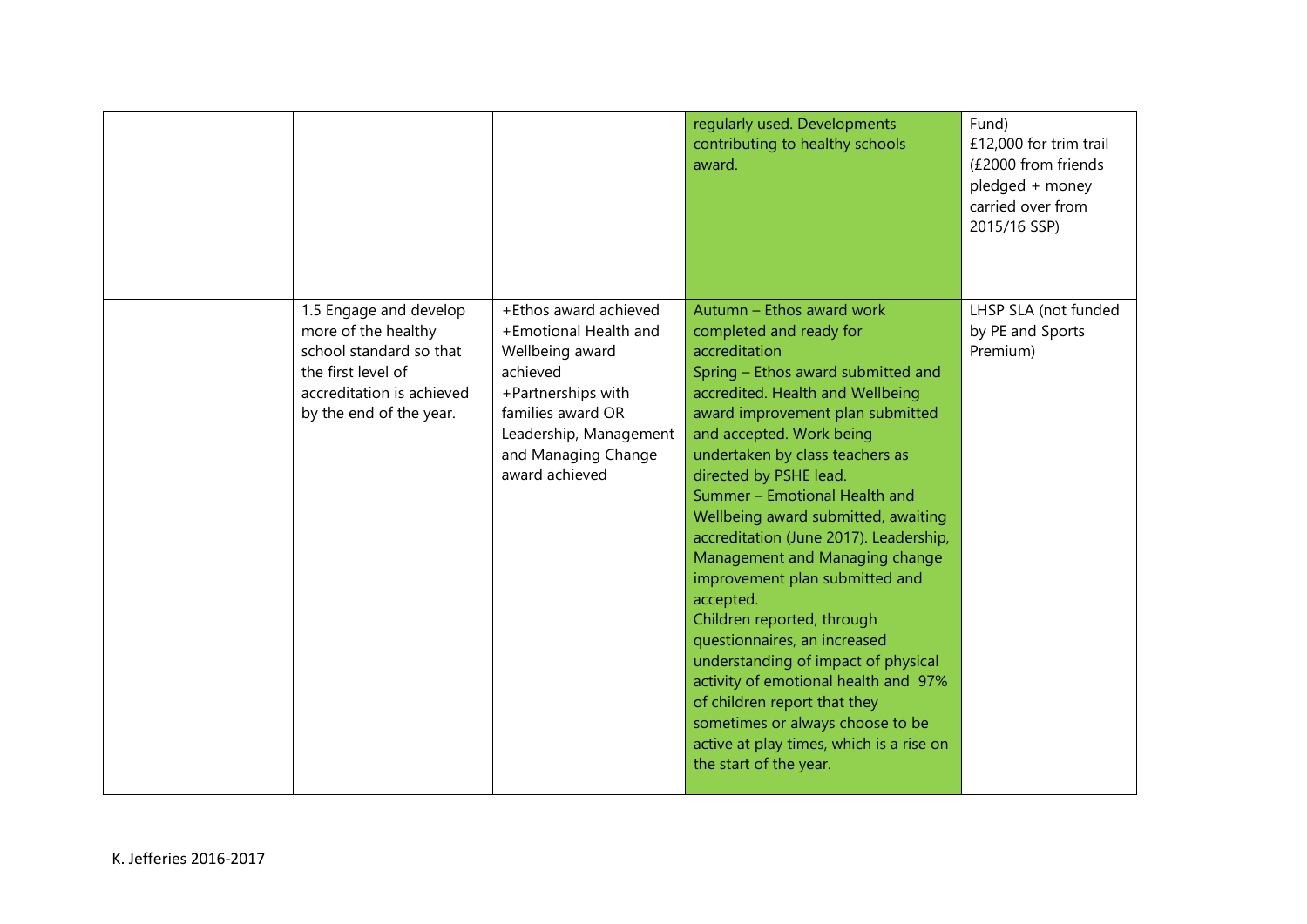|                                                                                                                                                   | 1.6 To continue to engage<br>families and raise the<br>awareness of the<br>importance of leading a<br>healthy lifestyle.<br>1.6 To monitor changes to | Whole family courses<br>and clubs available.<br>Staff are aware of                                                                                       | Autumn - family courses arranged by<br>Inclusion Manager for whole year,<br>family sports club planned in for Jan<br>2017. Poor uptake meant sports club<br>had to be cancelled (3 children on<br>register)<br>Autumn - Health LSIP not yet |  |
|---------------------------------------------------------------------------------------------------------------------------------------------------|-------------------------------------------------------------------------------------------------------------------------------------------------------|----------------------------------------------------------------------------------------------------------------------------------------------------------|---------------------------------------------------------------------------------------------------------------------------------------------------------------------------------------------------------------------------------------------|--|
|                                                                                                                                                   | the Health LSIP                                                                                                                                       | findings, trends and<br>issues of health LSIP.                                                                                                           | published<br>Spring - Health LSIP published, staff<br>meetings held for Teaching, Support<br>staff and governors.                                                                                                                           |  |
| 2. To ensure teaching,<br>learning and<br>assessment is<br>consistent throughout<br>the school and adapted<br>to meet the needs of<br>all pupils. | 2.1 To implement non-<br>negotiables for PE to<br>ensure consistency across<br>all PE teaching.                                                       | PE is delivered in a<br>consistent manner across<br>the school.                                                                                          | Autumn -Non-negotiables for PE<br>shared at INSET training. Non-<br>negotiable walk rounds completed in<br><b>KS1/2</b><br>Spring - Non-negotiable walk rounds<br>completed in KS1/2                                                        |  |
|                                                                                                                                                   | 2.2 To embed the use of<br>an effective assessment<br>systems so that accurate<br>judgements of attainment<br>can be made and progress<br>measured    | Data is placed into<br>assessment file at the<br>end of units.<br>Assessment system<br>developed in 2015/16 is<br>completed by all staff<br>teaching PE. | Autumn - PE Assessment shared at<br><b>INSET training. PE Lead has provided</b><br>1:1 support to 3 members of staff.<br>Autumn data analysed.<br>Spring - staff meetings led and<br>individual support provided<br>regarding assessment.   |  |
|                                                                                                                                                   | 2.3To monitor whether<br>staff have an accurate<br>understanding of<br>children's ability and their<br>needs.                                         | All staff provide accurate<br>assessments for subjects.                                                                                                  | Autumn -PE Assessment shared at<br><b>INSET training. PE Lead has provided</b><br>1:1 support to 3 members of staff.<br>Autumn data analysed.<br>Spring/Summer-data analysed.<br>Some errors in data, addressed at                          |  |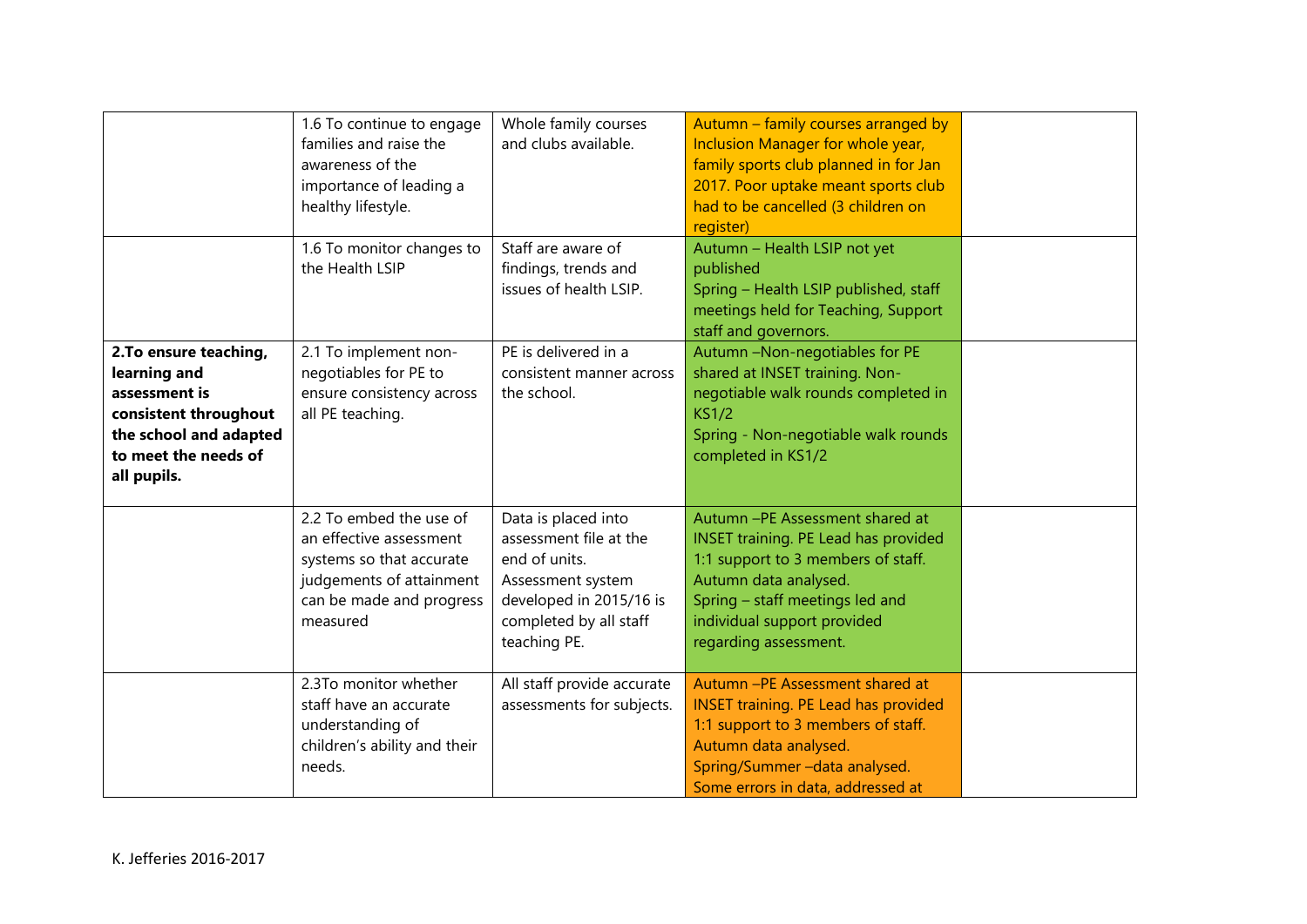|                                                                                                             |                                                                                                                  | staff meetings. Suitability of PE<br>assessment to be addressed as part<br>of 2017/18 action plan.                                                                                                                                                                                                                                                                                                                                                                                                                                                                                                                                                                         |  |
|-------------------------------------------------------------------------------------------------------------|------------------------------------------------------------------------------------------------------------------|----------------------------------------------------------------------------------------------------------------------------------------------------------------------------------------------------------------------------------------------------------------------------------------------------------------------------------------------------------------------------------------------------------------------------------------------------------------------------------------------------------------------------------------------------------------------------------------------------------------------------------------------------------------------------|--|
| 2.4 To monitor whether<br>plans are<br>changed/adapted to meet<br>children's needs inc. AGT,<br><b>SEND</b> | Evidence of planning<br>being adapted.<br>Teachers can provide<br>examples of how they<br>meet needs of children |                                                                                                                                                                                                                                                                                                                                                                                                                                                                                                                                                                                                                                                                            |  |
| 2.5 To regularly analyse<br>assessment data<br>throughout the school                                        | Data is analysed at<br>regular intervals and key<br>messages reported back<br>to staff.                          | Autumn - data analysed, fed back to<br>staff.<br>Spring - data analysed, feedback<br>given to Govs and staff.<br>Summer - data analysed.<br>In EYFS 57% of children<br>reached expected and 33%<br>exceeding standards against<br>Moving and Handling Early<br>Learning Goal.<br>In KS1 progress seen in<br>jumping and rolling. By end<br>of Y2 all children are working<br>at ARE or better in jumping,<br>hopping, running and<br>skipping. However only 95%<br>in underarm throw, 83%<br>overarm throw and catching<br>90%.<br>In lower key stage 2 throwing<br>and catching skills remain an<br>issue, with a significant<br>number of children working<br>below ARE. |  |